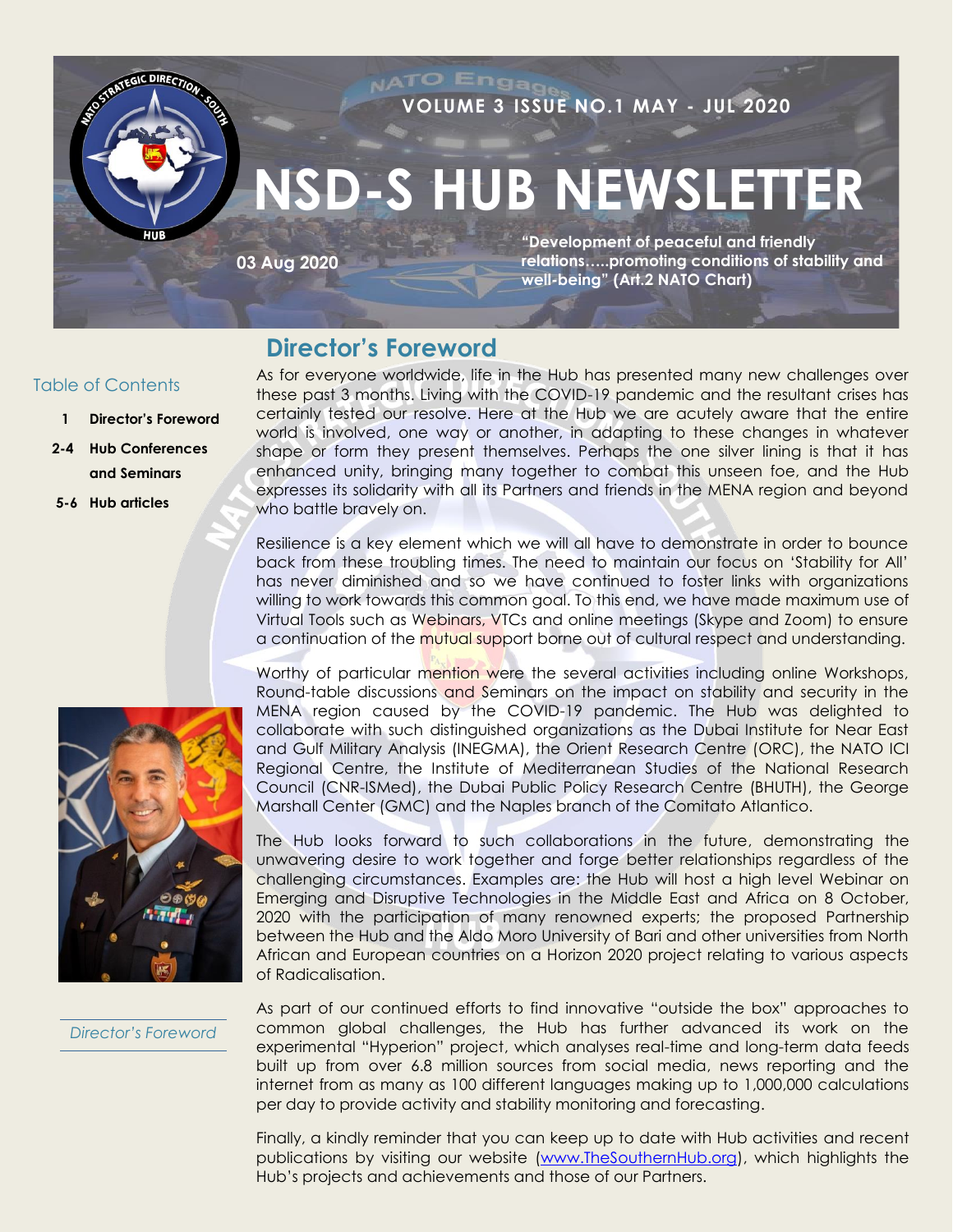$C<sub>R</sub>C$ 

ECONOMIC IMP

# **HUB Conferences & Seminars**

## **Online Workshop: "Understanding the Global Economic Impacts and Responses to the COVID-19 Crisis"**

The Orient Research Centre (ORC) – Dubai (UAE) carried out an online workshop on 21 April to which the Hub was invited as an observer. The format was a live broadcast entitled: "Understanding the Global Economic Impacts and Responses to the COVID-19 Crisis", streamed on the ORC website.

The five speakers, Mr. Mario VANELLA, who also acted as moderator (ORC, Chief Economist), Mr. Christopher CANTELMI (International Finance Corporation - IFC,), Dr. Michael PLUMMER (SAIS Europe Director and Eni Professor of International Economics), Dr. Raed SAFADI (Government of Dubai, Executive Director Department of Economic Development) and Mr. Seong HONG (World Bank, Infrastructure Analyst) presented a variety of in-depth analyses of the current global economic situation with particular focus on the COVID-19 effects on the development of trade, energy, infrastructure and government responses. Both the high quality presentations and the ensuing Q&A session proved especially informative considering the global uncertainty arising from the COVID-19 outbreak. The Hub is honored to have been invited and looks forward to further collaborations of this kind.

# **Virtual Round Table: "Confronting COVID-19 Outbreak and Oil Crisis: Assessing UAE Resilience & Implications".**

On 22 April B.G. Davide RE and other NSD-S Hub representatives graciously accepted the invitation to participate in the online round-table Workshop entitled: "Confronting the COVID-19 outbreak and the Oil crisis: Assessing UAE Resilience & Implications". The event was promoted by the Dubai Institute for Near East and Gulf Military Analysis (INEGMA).

The three primary speakers were Mr. Mohammed BAHAROON (Director General of Bhuth, Dubai Public Policy Research Centre) who spoke on 'Governance Assessment and Lessons Learned'; Dr. Abdulkhaleq ABDULLAH (Professor of Political Science from the UAE) whose focus was 'The Political-Economic Ramifications and Regional Outlook'; and Riad KAHWAJI (Director General of INEGMA) who acted as moderator while also presenting detailed analysis of 'The Security Ramifications and Regional Assessment". Many other noted academics and experts from around the world joined the event which was broadcast live on Zoom. Topics such as the assessment of the Dubai model, the role the UAE has had so far and the possible long term implications of the combined effects of the pandemic and oil crises were discussed in great depth. The event was a huge success and the Hub looks forward to further positive, proactive cooperation with all those present.



**Orient Research Centre** 

مركز الشرق للبحوث Dubai-UAF

11:00 Am Dubal Time (+4 GMT)<br>15:00 PM Beijin Time (+8 GMT)<br>19:00 AM Rome Time (+2 GMT)<br>10:00 AM Nume Time (+2 GM



#### Institute for Near East and Gulf **Military Analysis**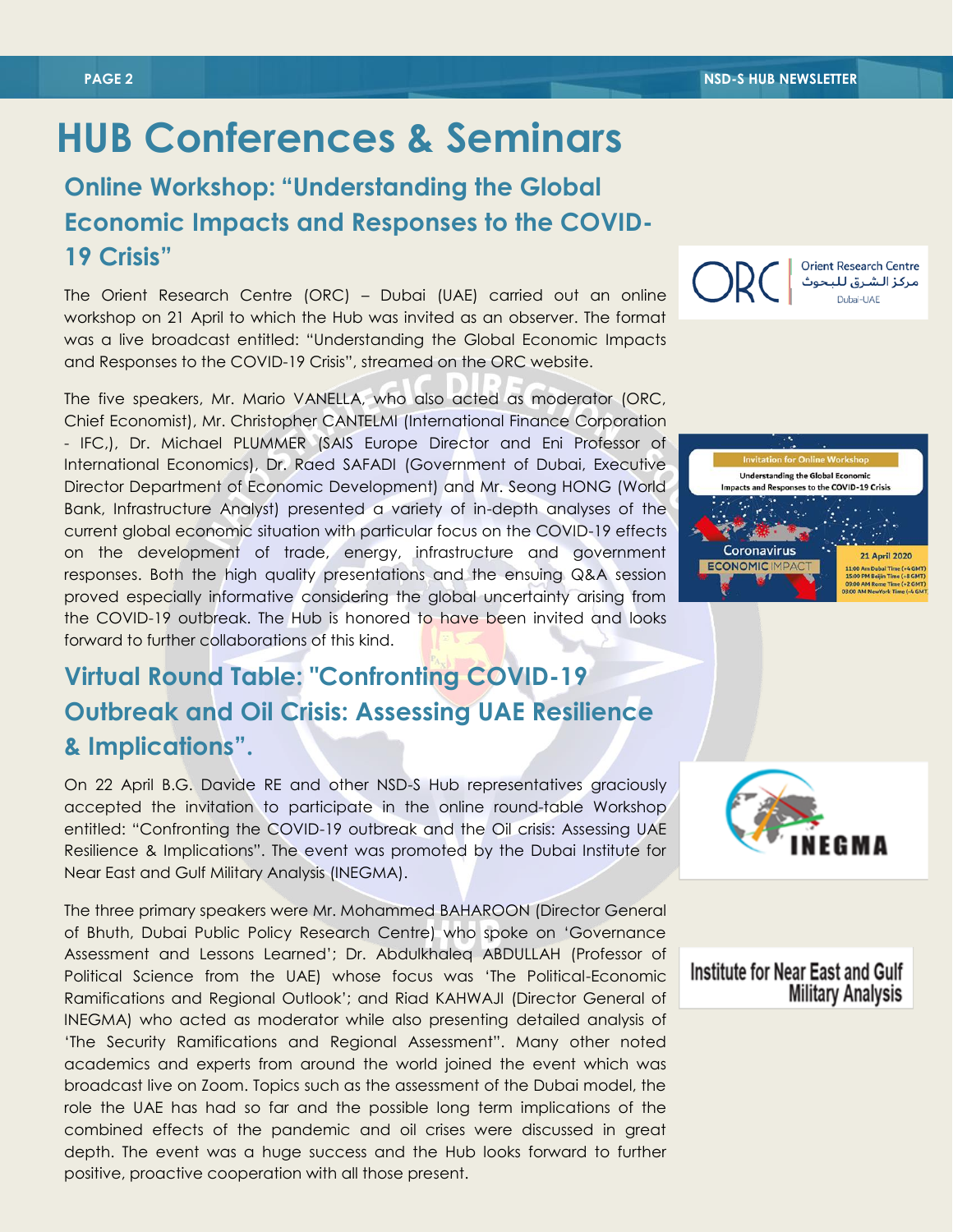## **Virtual Round-table: "The Coronavirus and the Mediterranean Crossing: Irregular Migration during a Pandemic."**

On 17 June, the NSD-S Hub had the privilege to participate in the George Marshall Center (GMC) Round-table entitled, "The Coronavirus and the Mediterranean Crossing: Irregular Migration during a Pandemic."

The event brought together GMC alumni, scholars and subject matter experts from the US, Europe, and Africa. The subsequent discussions constituted a valuable opportunity to build knowledge on the trends related to migration during this crisis, as well as its mid-long term impact on migration in the Mediterranean. They proved highly informative and evidenced the global uncertainty arising from the COVID-19 outbreak. The Hub was delighted to have participated and sees future dialogues of this kind as a wonderful opportunity.

# **Online Workshop: Policy Workshop "COVID 19 and the Impacts on Security and the Economy in MENA countries".**

On 25 June, 2020 the Hub attended the online Mediterranean Policy Workshop "COVID 19 and the Impacts on Security and the Economy in MENA countries" as main speaker on the topic of security. This initiative was set up by the Institute of Mediterranean Studies of the National Research Council (CNR-ISMed). The Hub, the Naples branch of the Comitato Atlantico and the Limes Club of Naples were delighted to participate as partners in this inaugural meeting of a cycle to provided deep knowledge of the Mediterranean and its socio-economic, historical, cultural and political dynamics. These workshops intend to promote dialogue between policy makers, academia, research and businesses, but above all aim to provide concrete support to policy makers aimed at identifying sustainable solutions to overcome the crisis.



### *George Marshall Center (GMC)*

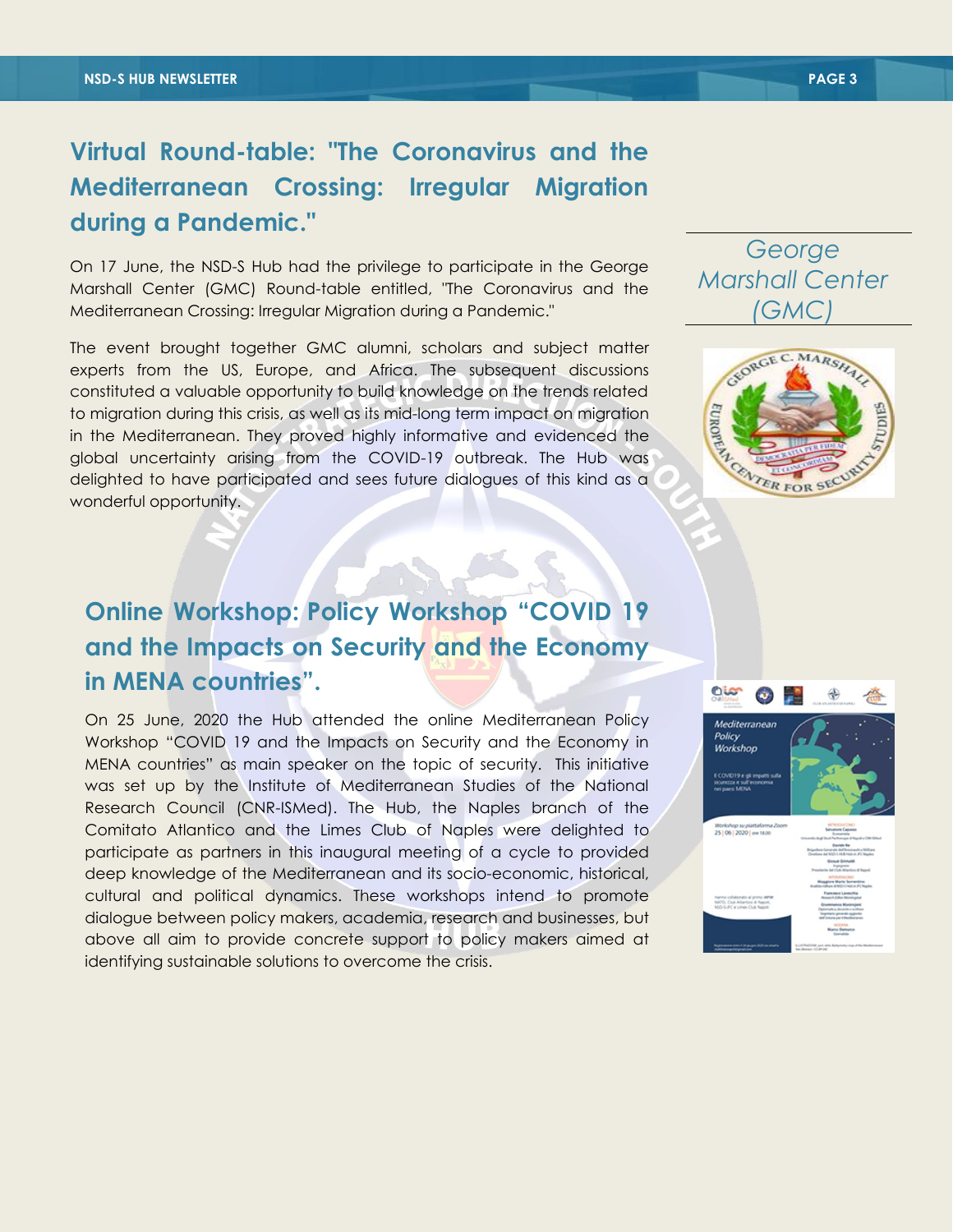### **OSCE PA-PAM-UNOCT Parliamentary Web Dialogue: Countering Terrorism and Violent Extremism amidst the COVID-10 Pandemic.**

**HUB Activities & Visits** On 30 June, 2020, on the occasion of the International Day of Parliamentarism, the OSCE Parliamentary Assembly, the United Nations Office of Counter Terrorism (UNOCT) and the PAM co-hosted a Web Dialogue on the role of parliaments in countering terrorism during COVID 19 times, providing a forum for representatives of more than 65 parliaments to exchange views on how to keep counter-terrorism efforts high on the international agenda during and after the COVID-19 pandemic.

The aim of the event was to strengthen cooperation in response to the threats posed by terrorism and violent extremism during the pandemic caused by COVID 19. Participants concurred that it is crucial to assess the impact of the pandemic on violent extremism and carefully monitor terrorism trends throughout the Mediterranean region, the Sahel and the OSCE region spanning 57 countries in North America, Europe and Central Asia.

Speakers included Hon. Gennaro Migliore, Chair of PAM's Special Parliamentary Committee on Counter Terrorism, Hon. Reinhold Lopatka, Chair of the OSCE PA's and Mauro Miedico, Deputy Director and Chief of Special project and innovation branch pf UNOCT.

"COVID-19 has been keeping authorities all over the world highly occupied, shifting their attention towards fighting the pandemic," said CCT Chair Lopatka. He noted that terrorist groups nevertheless remain active and that the crisis has provided a fertile ground for them to boost their online propaganda, call for new attacks, increase recruitment operations, stigmatize minorities, and disseminate false and discriminatory information. "Against this background, it is paramount that we all stand united on this symbolic day marking the International Day of Parliamentarism to counter terrorism and violent extremism throughout our vast regions," he said.

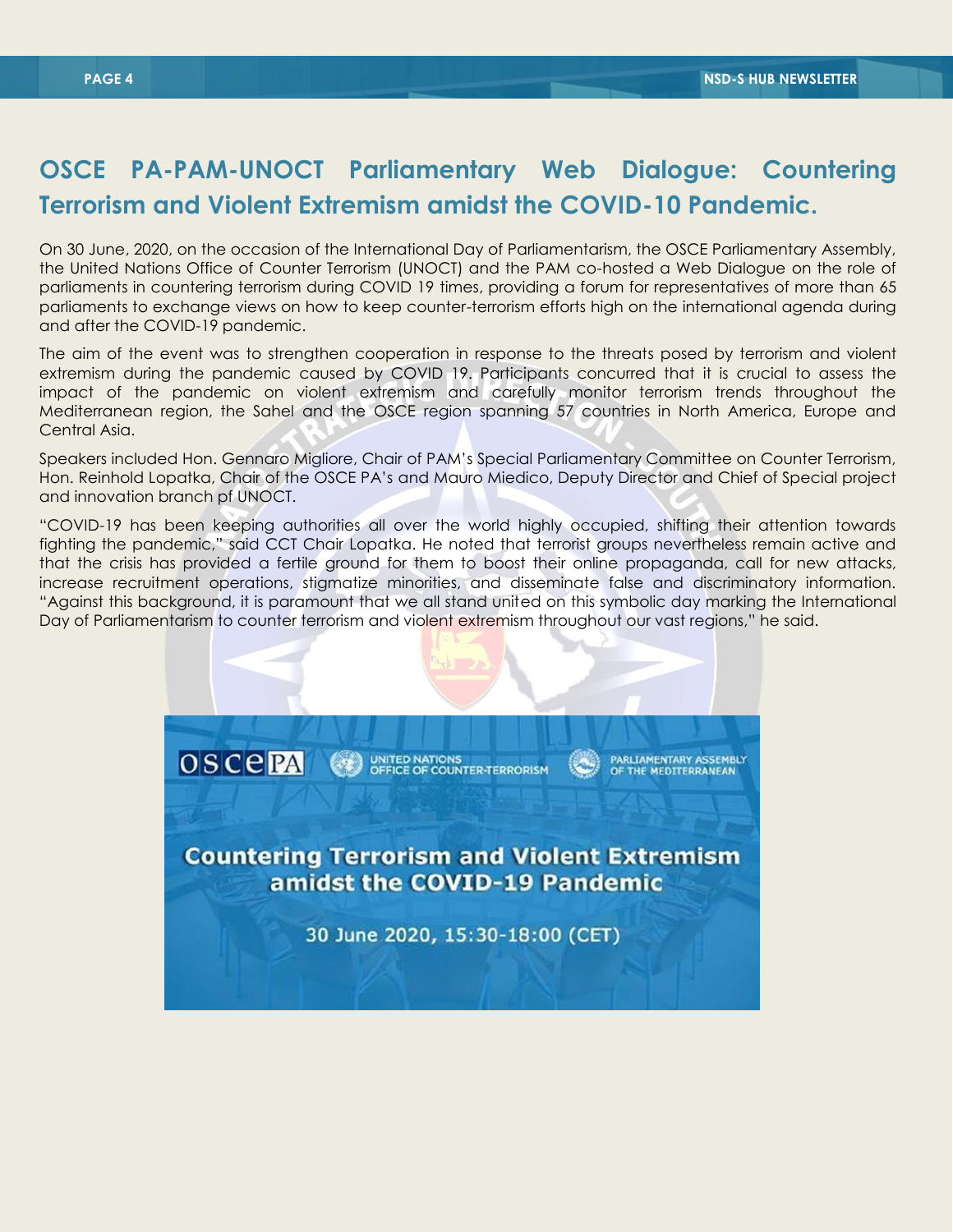# **HUB Articles**

### **NSD-S Hub – The Story so Far**

During the three years since its inception, the Hub has taken many enormous strides and is now actively achieving its ambition to become an effective virtual Docking Station, where relevant stakeholders can exchange knowledge and views in order for the Hub to support current and future NATO policies and decision making in relation to matters such as security and stability and the promotion of cooperative opportunities in the defined Area of Interest (the Middle East, North Africa, Sahel and Sub-Sahara regions).

The collaborative work being carried out at the Hub is adding considerably to NATO awareness and comprehensive understanding of the regional dynamics through connections and consultation with local experts in order to identify challenges, reveal opportunities and submit actionable recommendations. In accordance with the NATO "360 degree approach", the Hub has been directly engaging local entities, including Civil Society Organizations, in order to achieve the regional perspective and contribute to enhancing cooperation with selected and potential Partners in support of NATO's efforts to promote Stability and to optimize NATO cooperative activities.

The Hub's holistic, collaborative and multilateral approach has provided excellent results, such that regional independent views, knowledge and experience are genuinely heard, replacing what might be a wellintended, but perhaps pre-conditioned or misperceived approach, with a more accurate awareness based on careful consideration and inclusion of all relevant stakeholders. Innovative "outside the box" techniques have been used to update Hub techniques, thereby constantly improving internal processes. Many have facilitated more effective dialogue, regardless of unforeseeable obstacles such as the COVID-19 pandemic, including Virtual Tools such as Webinars, VTCs and online Round-table meetings.

The unique role of the Hub, connecting Allies, NATO and Non-NATO Entities, Partners and International, Non-Governmental and Civil Society Organizations by creating open and constructive dialogues on common challenges, has resulted in increased universal understanding and trust, creating synergies through effective cooperation networks (e.g., with FemWise; The Parliamentary Assembly of the Mediterranean (PAM); The Union of the Universities of the Mediterranean (UNIMED) etc.).

The Hub has certainly become one of the most visible elements of the NATO implementation of the Framework for the South. It reflects the will of the Alliance to increase NATO's regional knowledge and understanding, enhancing the effectiveness of NATO activities and possible cooperation with selected Partners in the Southern Regions.